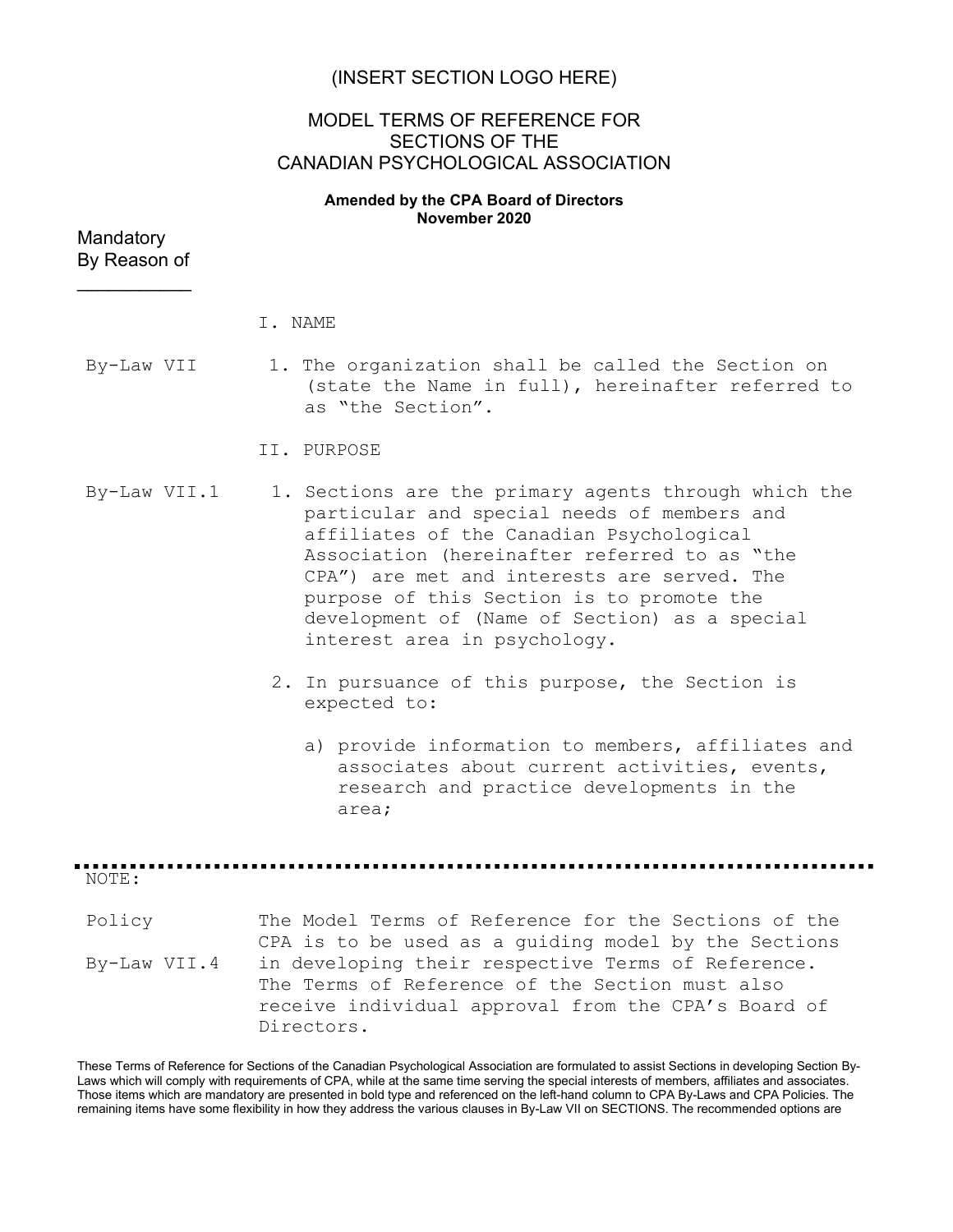based on similarity to the CPA's operations, on Procedures for Meetings and Organizations by M.K. Kerr and H.W. King, and on common practice. Sections may modify optional clauses to represent their needs.

- b) contribute to the development and organization of the scientific program for the CPA's annual National Convention;
- By-Law VII.8 c) represent the interests of the Section within the CPA by contributing to such activities as position papers, policy statements, and special meetings;
	- d) and make representations, on behalf of its members, affiliates, and associates, to external organizations or agencies with the approval of the CPA's Board of Directors.
	- e) (list here other activities that the Section is expected to do)
	- 3. The Section may also engage in the following activities:
		- a) (list here any activities that the Section may wish to do)
- By-Law VII.9 4. The Section shall have access to the CPA's Board of Directors for consideration of issues of concern to the Section involving matters relevant to the relationship of the Section to the Association as a whole or component parts thereof, or concerning agencies or activities external to the Association. These may in turn be referred to the Board for consideration and action.

\*\*\*\*\*\*\*\*\*\*\*\*\*\*\*\*\*\*\*\*\*\*\*\*\*\*\*\*\*\*\*\*\*\*\*\*\*\*\*\*\*\*\*\*\*\*\*\*\*\*\*\*\*\*\*\*\*\*\*\*\*\*\*\*\*\*\*\*\*\*

#### III. FORMATION

- By-Law VII.1 1. The Section is an agent of the CPA and operates in accord with By-Law VII of the Association.
- By-Law VII.2 2. Approval to establish the Section within the Association is granted by the CPA's Board of Directors in accord with CPA By-Law VII.2.
- By-Law VII.3 3. The Section may be dissolved by the CPA's Board of Directors in accord with By-Law VII.3.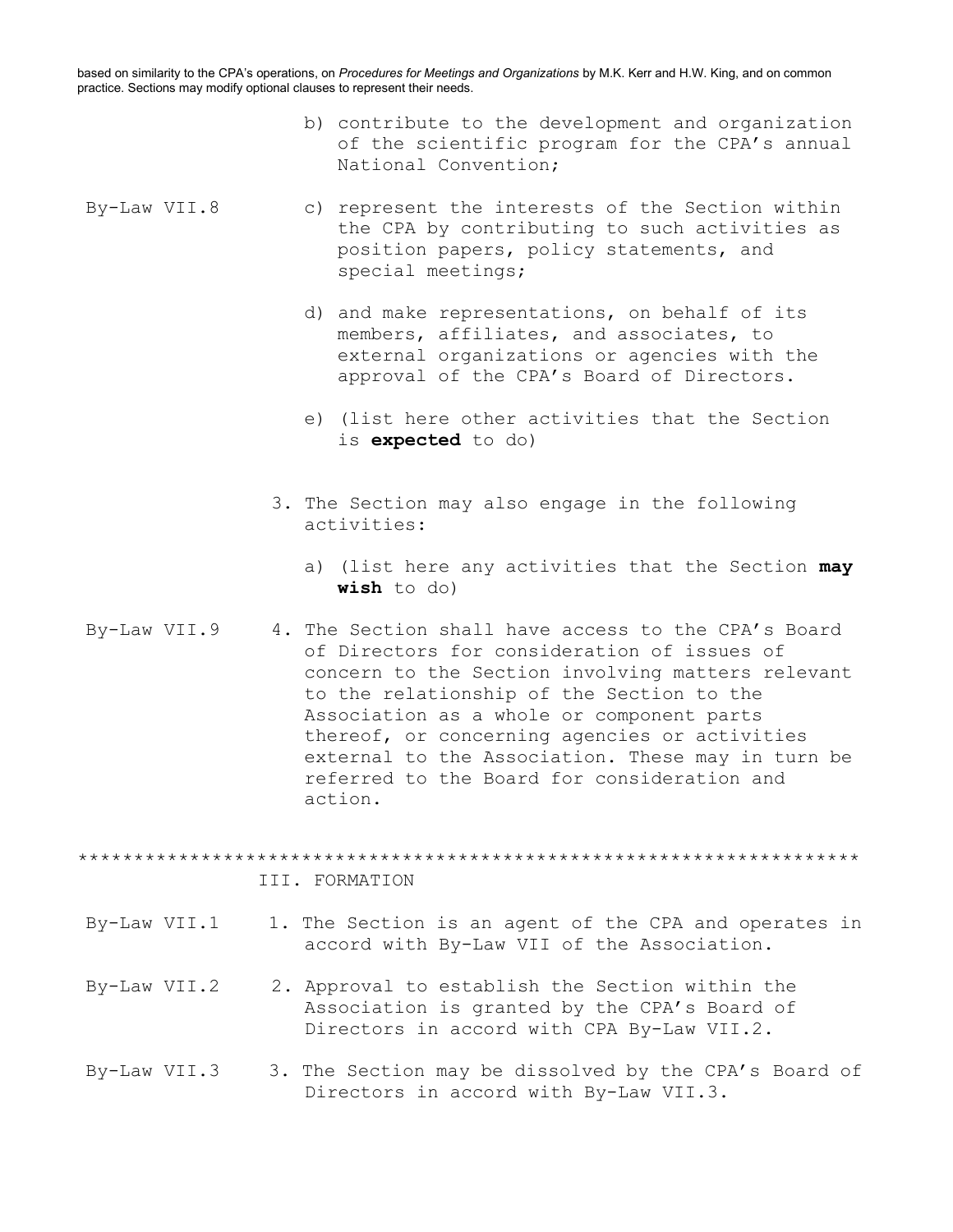IV. MEMBERSHIP

- By-Law VII.2 1. Membership in the Section is open to all Full Members and Student, International and Special Affiliates of the CPA. The Section also accepts Section Associates (see IV.2)
	- 2. Criteria for Section Associate: Associate status in the Section is open to those who do not meet the eligibility requirements to become a 'Member' or 'Affiliate' of the CPA but nevertheless declare an intention to pursue the stated purposed of the Section, as well as to individuals who meet the requirements to become a 'Member' or 'Affiliate' of the CPA but have expressed desire to only be an Associate of the Section.
	- 3. Only those Members of the Section who are Full Members of the CPA may exercise full voting rights, and may nominate, vote and hold office in the CPA and/or the Section. One vote is accorded to each member for any given decision. Section Associates cannot vote, nominate, or hold office in either the CPA or the Section. Section Associates may enjoy other privileges of Section membership. Only Members and Affiliates of the CPA may partake in the benefits afforded with association membership.
	- 4. Only Members and Student Affiliates of the CPA are eligible to make posts to any electronic mailing list affiliated with or operated by the CPA. This includes any Section electronic mailing lists run under the auspices of the CPA and/or its association management software.
	- 5. Any Member or affiliate of the CPA shall be admitted to full or affiliate membership in the Section upon application to the CPA or to the Section and upon stated commitment to the purposes of the Section and upon payment of all Association and Section annual dues.
- By-Law VII.5 6. The Section shall establish annual dues (aka membership dues). Membership dues adequate to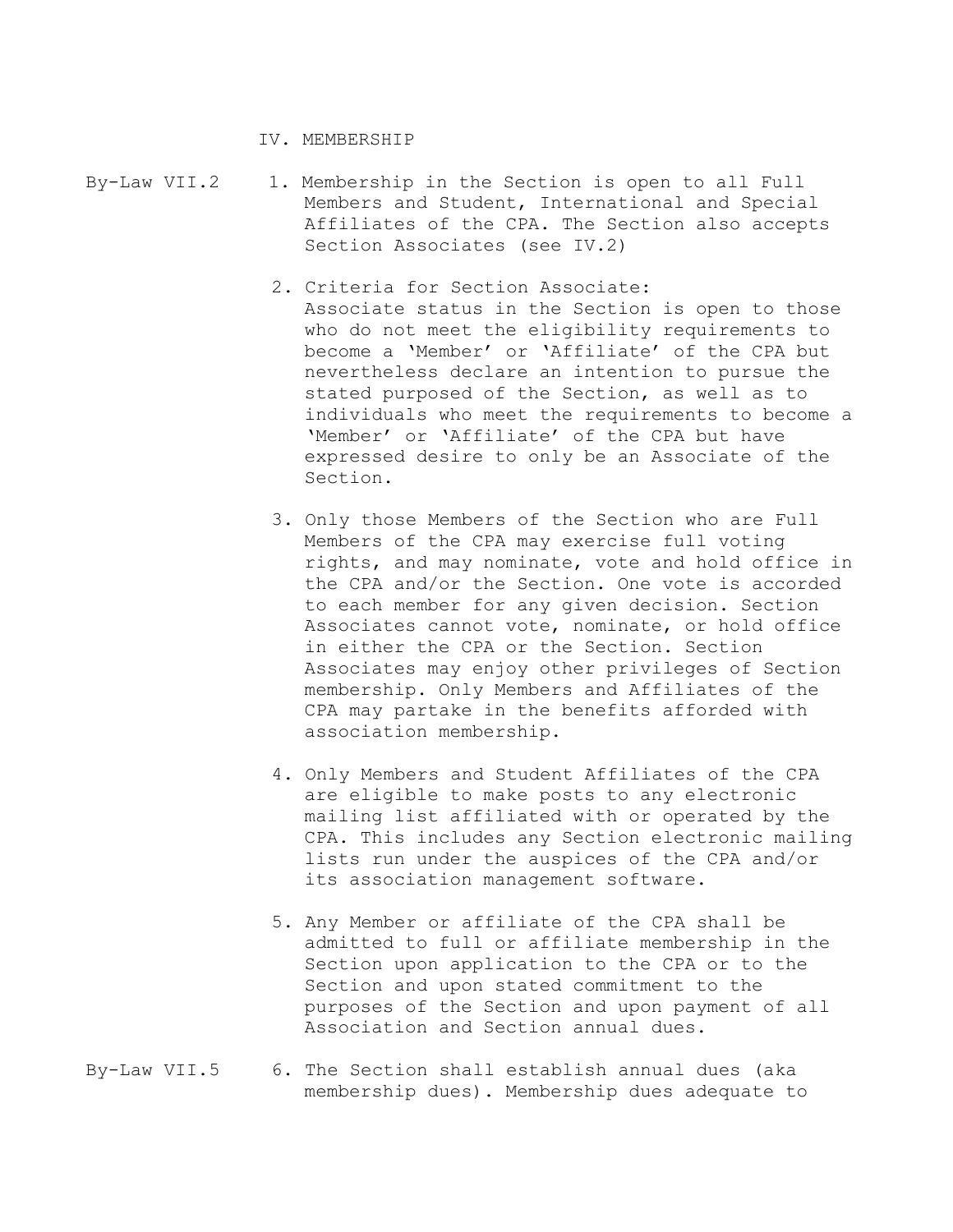carry out the purposes of the Section shall be established by a majority vote of members present and voting at the Section's Annual Business Meeting. Differential dues may be set for Full Members, Student Affiliates and Associates. The Section must charge a minimum of \$2 per Full Member and \$1 per Student Affiliate to cover the CPA administration fees.

- 7. Any Member, Affiliate or Associate may resign from membership in the Section by giving written notice to the Chair of the Section. Section membership dues are not refundable following resignation
- By-Law XI. 8. Any Member suspended from the CPA under its By-Law XI shall be deemed to be suspended from the Section.
	- 9. Section embers, Affiliates and Associates whose conduct is considered by the Executive Committee of the Section to be contrary to the stated purposes of the Section shall be asked by the Executive Committee to explain or justify their actions. If they are unwilling or unable to do so, they shall be asked by the Executive Committee to resign from the Section. If they do not resign, the Executive Committee shall give notice of motion, to be considered at the next Section Business meeting, requesting their expulsion from the Section. A copy of this motion shall be communicated to the member concerned in time for that person to make a written response. If a response is made, it shall be circulated with the notice of motion. The members concerned shall be given an opportunity to explain their positions at the meeting at which the motion requesting their expulsion is considered. Approval of such a motion shall require a twothirds majority of votes cast.
	- V. OFFICERS AND EXECUTIVE COMMITTEE
		- 1. There shall be a minimum three elected officers, among them being, the Chairperson, Chairperson-Elect, the Past-Chairperson each of whom is a Member in good standing of the CPA throughout their terms of office. The term for each elected office is one year (or two years) ending at the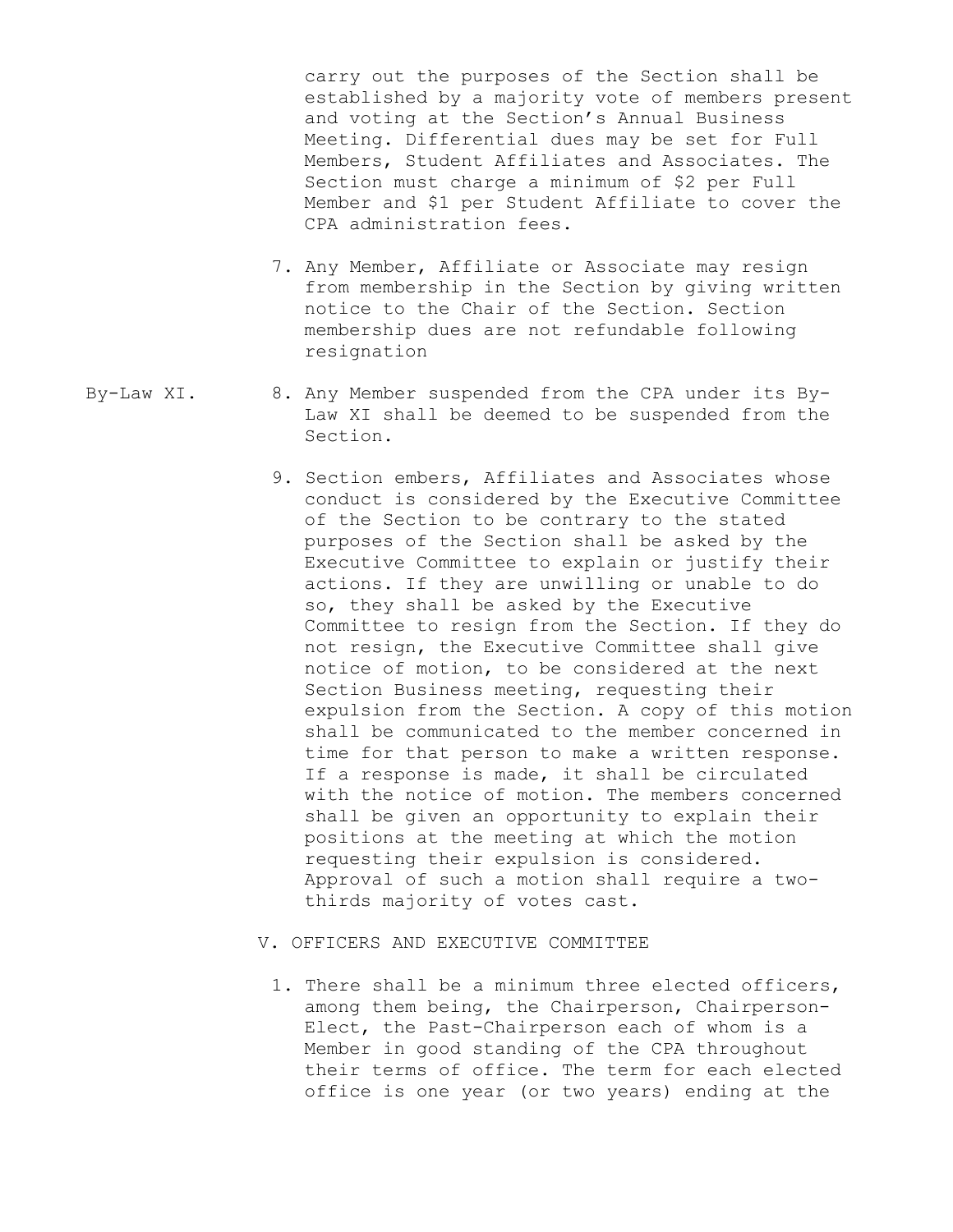close of the Section's Annual Business Meeting. A Secretary, Treasurer or Secretary-Treasurer shall either be elected or appointed annually (or biannually) by the Chairperson. A minimum of three officers comprise the Executive Committee of the Section. The management of the Section shall be the responsibility of the Executive Committee.

- 2. Nominations for vacant positions on the Executive may be made up to the time of the Section's annual election, either by e-mail to the current or past Chairperson or executive designated to oversee elections, or in person at the annual Section Business Meeting, as determined by the Section. Voting for these positions may also take place prior to the Section Business Meeting by email, or secure Web-form ballot. If electronic voting is used, the election shall be ratified by the members present and voting at the Section Business Meeting. Should the Section wish, the actual voting for electoral officers can be done at the Section Annual Business Meeting.
- 3. The Chairperson shall:
	- a) Provide the overall supervision and administration of the affairs of the Section and ensure that all policies and actions approved by the Section's general membership or by the Executive Committee are properly implemented.
	- b) Preside at general meetings of the Section and chair meetings of the Executive Committee.
- By-Law VII.7 c) Represent the Section on the CPA Council of Sections, to the CPA Board of Directors, and to external bodies. (CPA By-Law VII.7 states: The Section shall elect or appoint a representative to sit on the Committee on Sections of the Association and shall regulate through the Section Terms of Reference the method of appointment or election and the terms of office.)
	- d) Provide an annual report to the Section Members and to the CPA.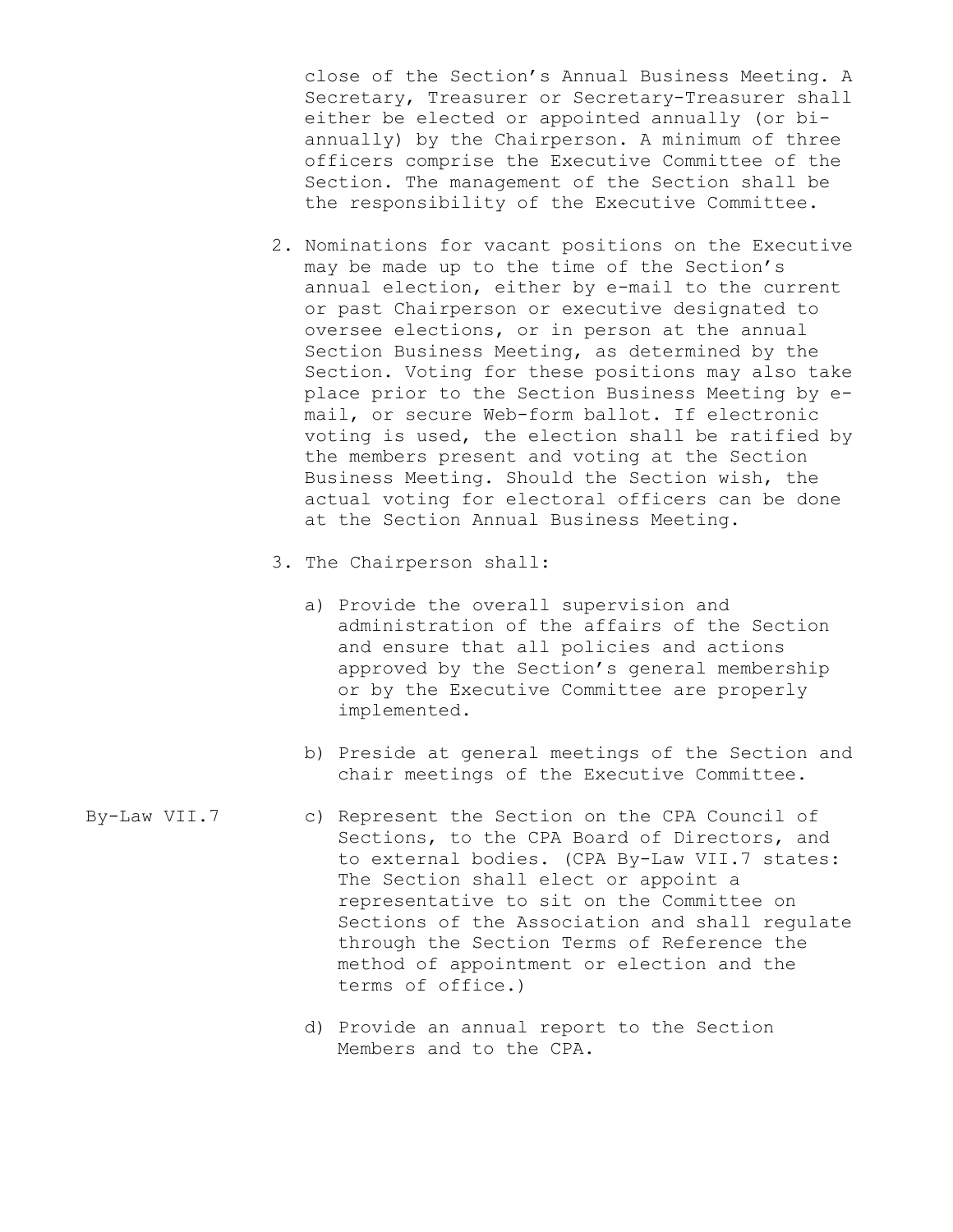- 4. The Chairperson-Elect is available to carry out duties assigned by the Chairperson or requested by the Section's Executive Committee or general membership.
- 5. The Past-Chairperson shall:
	- a) Fulfill the duties of the Chairperson when that person is temporarily absent or otherwise unable to perform the duties of the office.
	- b) Perform duties assigned by the Chairperson or requested by the Section's Executive Committee or general membership.
- 6. The Secretary, Treasurer or Secretary-Treasurer shall:
	- a) Issue notices and agenda, and prepare, maintain, and distribute the minutes of Section general meetings and of the Executive Committee.
- By-Law VII.5 b) Receive from CPA Head Office a list of up to date Members, Affiliates and Associates including a record of the dues paid.

Membership dues shall be collected by the CPA Head Office at the time of the annual membership subscription to the Association. The CPA Head Office disburses the dues collected to the Section along with a roster of the names and contact information of Section Members, Affiliates and Associates. A fee for processing Section dues and memberships is set by the CPA Board of Directors in consultation with the Council of Sections and with sufficient notice given to allow for the Section to plan a budget.

- c) Be responsible for the care and custody of the funds of the Section and for approving and submitting expenses to CPA head office for payment. Purchases of investments, such as Guaranteed Investment Certificates are prohibited.
- d) Section dues are to be used annually and are not to be accumulated. Balances over the

Policy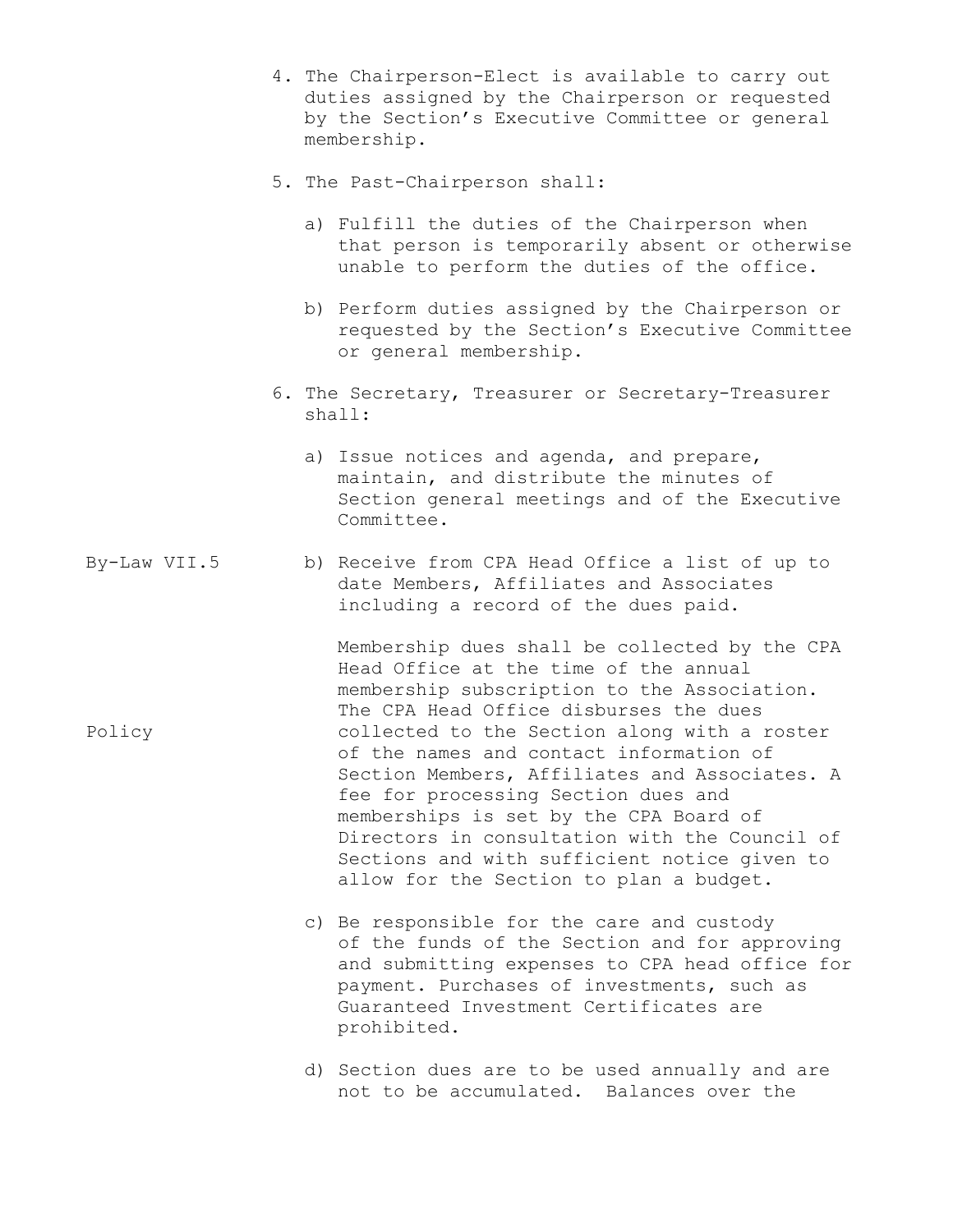amount set and approved by the CPA board (as measured on December 31 each year) shall be returned to the CPA. Exceptions to this require the approval of the CPA.

By-Law VII.6

- h) Carry out other duties as may be assigned by the Chairperson.
- 7. Officers shall remain in office until their successors are elected or appointed, unless they resign, or are removed from office by a twothirds vote of the body that elected or appointed them. Proper notice must be given of a motion to remove a person from office and the individual concerned shall be given an opportunity to speak before such a motion is put to a vote. A call for nominations for officers shall occur annually in advance of the Annual Section Business Meeting.
- 8. Vacancies that occur on the Executive Committee shall be filled by appointment by the Executive Committee. A vacancy in the office of Past-Chairperson shall normally be filled by the next immediate Past-Chairperson until such time that the next annual election is held.
- VI. SECTION ANNUAL BUSINESS MEETING
	- 1. The general membership shall retain all powers of the Section except the management duties delegated in Section By-Law V to the Executive Committee of the Section.
		- a) Communication among the Section membership may take place at any time of the year by e-mail and may include motions raised by the Section Executive for Section members to consider and vote upon within a given stated timeframe. If necessary, an email motion may be tabled until the next Annual Section Business Meeting. Motions approved by e-mail vote will be ratified at the Annual Business Meeting.
	- 2. An Annual Section Business Meeting shall be held at the time and in the location of the annual national convention of the CPA. Business Meetings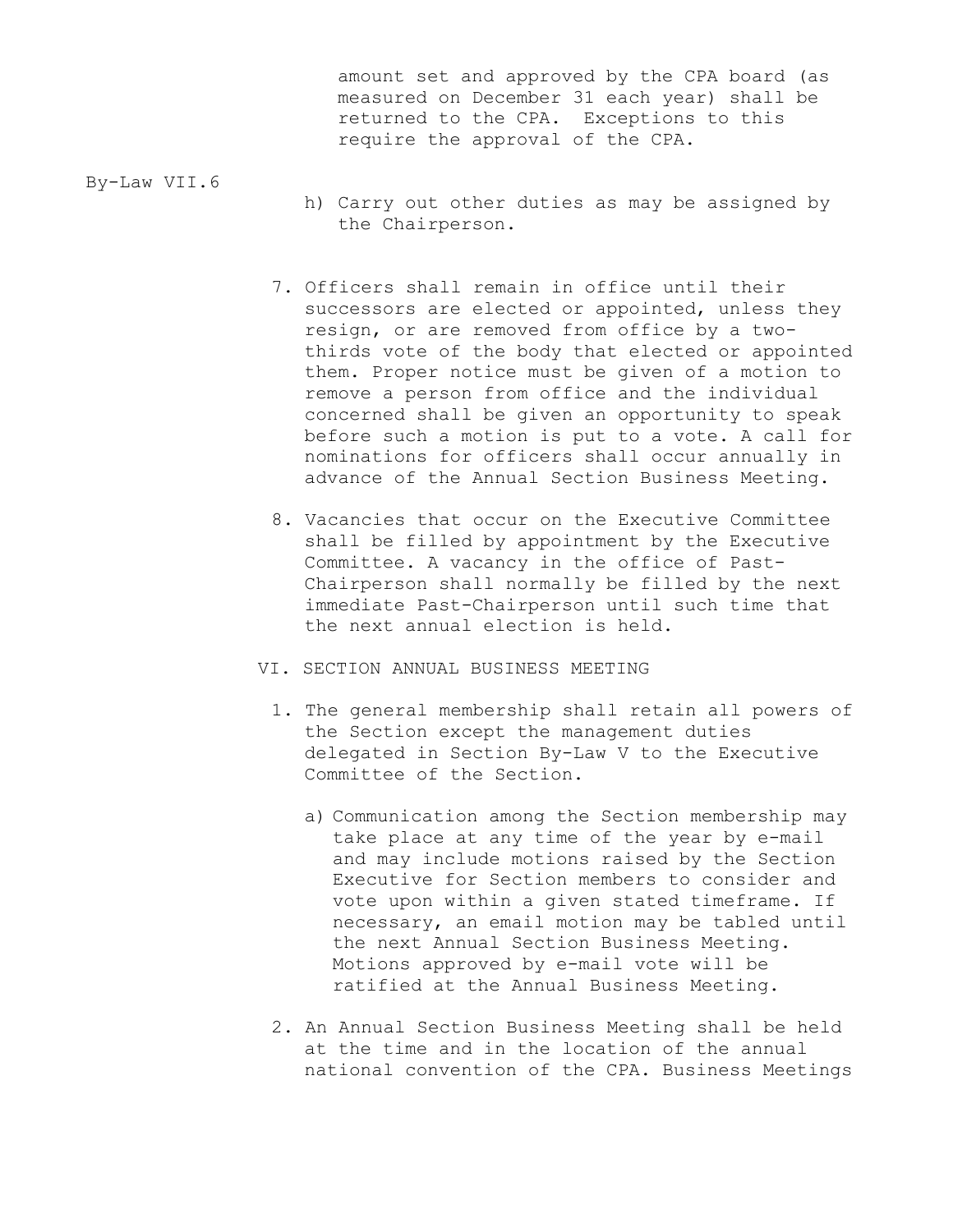can be held virtually with CPA Board approval during special circumstances.

- 3. The Executive Committee of the Section may call a special business meeting by giving at least 30 days notice of the time and place of the meeting and of the specific agenda items to be considered.
- 4. A quorum for the transaction of business at all general meetings shall be nine full members. (The guideline for a quorum is twice the number of the Executive Committee plus one.)
- Policy 5. The meetings of the Section's general membership shall be conducted in accordance with the latest edition of Procedure for Meetings and Organizations, by M.K. Kerr and H.W. King, Carswell Legal Publications, Toronto.
	- VII. COMMITTEES AND WORKING GROUPS
		- 1. The Executive Committee may appoint standing or other committees (or working groups) as it deems desirable to facilitate the achievement of the purposes of the Section. (Standing committees that Sections may wish to establish include Convention Program Committee, Newsletter Committee, Equity and Diversity Committee, Public Information Committee)
		- 2. Terms of reference of standing committees and working groups shall be prepared by the Executive Committee of the Section and put before the membership for approval at a Section business meeting. Ad hoc committees may be established by approval of a motion at a Section business meeting or at a meeting of the Executive Committee of the Section.

### VIII. AMENDMENTS

By-Law VII.4 1. These Terms of Reference may be amended by approval of a motion by a two-thirds majority of votes cast at the Annual Business Meeting of the Section or by electronic vote, provided, that at least thirty days of notice is given for such a